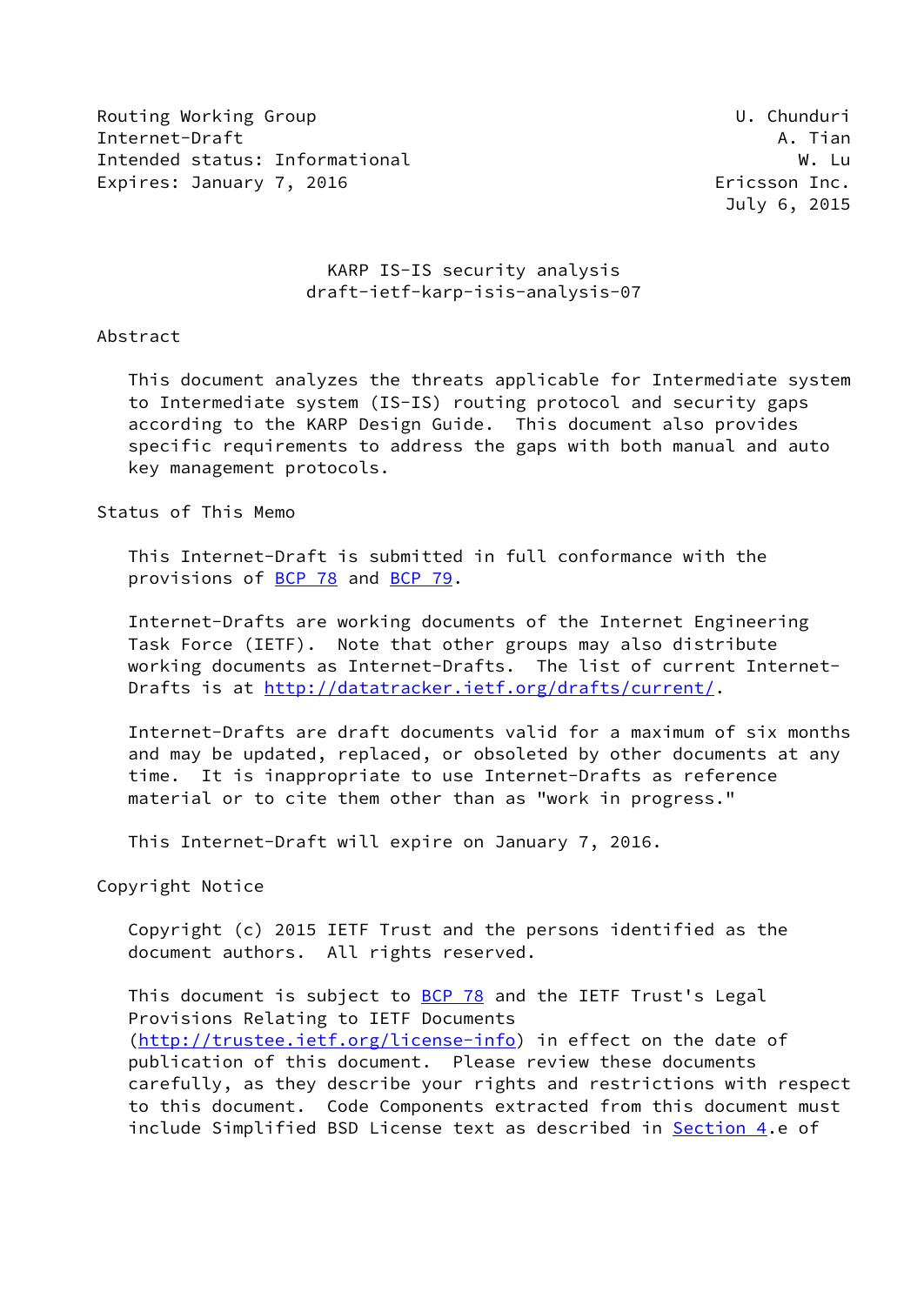<span id="page-1-1"></span>

| Internet-Draft | KARP IS-IS security analysis |  | July 2015 |
|----------------|------------------------------|--|-----------|
|----------------|------------------------------|--|-----------|

 the Trust Legal Provisions and are provided without warranty as described in the Simplified BSD License.

# Table of Contents

| Introduction $\cdots \cdots \cdots \cdots \cdots \cdots \cdots \cdots \cdots$ |                |
|-------------------------------------------------------------------------------|----------------|
| Requirements Language<br>1.1.                                                 | $\overline{3}$ |
|                                                                               | $\overline{3}$ |
|                                                                               | $\overline{3}$ |
| 2.1.                                                                          | $\overline{4}$ |
| $2.1.1.$ Sub network Independent                                              | $\overline{4}$ |
| $2.1.2$ . Sub network dependent                                               | $\overline{4}$ |
| <u>2.2</u> .                                                                  | $\overline{5}$ |
|                                                                               | $\overline{5}$ |
| $2.3.1$ . Replay Attacks                                                      | $\overline{5}$ |
| $2.3.1.1.$ Current Recovery mechanism for LSPs                                | 6              |
| 2.3.2. Spoofing Attacks                                                       | $\overline{1}$ |
|                                                                               | 8              |
| Gap Analysis and Security Requirements<br>3.                                  | 8              |
| 3.1.                                                                          | 8              |
| Key Management Protocols<br>3.2.                                              | $\overline{9}$ |
| $\overline{4}$ .                                                              | 10             |
| 5.                                                                            | 10             |
| 6.                                                                            | 10             |
| 7.                                                                            | 10             |
| Normative References<br>7.1.                                                  | 11             |
| 7.2. Informative References                                                   | 11             |
|                                                                               | 12             |
|                                                                               |                |

# <span id="page-1-0"></span>[1](#page-1-0). Introduction

 This document analyzes the current state of Intermediate system to Intermediate system (IS-IS) protocol according to the requirements set forth in [\[RFC6518](https://datatracker.ietf.org/doc/pdf/rfc6518)] for both manual and auto key management protocols.

With currently published work, IS-IS meets some of the requirements expected from a manually keyed routing protocol. Integrity protection is expanded with more cryptographic algorithms and also limited algorithm agility (HMAC-SHA family) is provided with [\[RFC5310](https://datatracker.ietf.org/doc/pdf/rfc5310)]. Basic form of Intra-connection re-keying capability is provided by the specification [[RFC5310](https://datatracker.ietf.org/doc/pdf/rfc5310)] with some gaps as explained in [Section 3.](#page-8-0)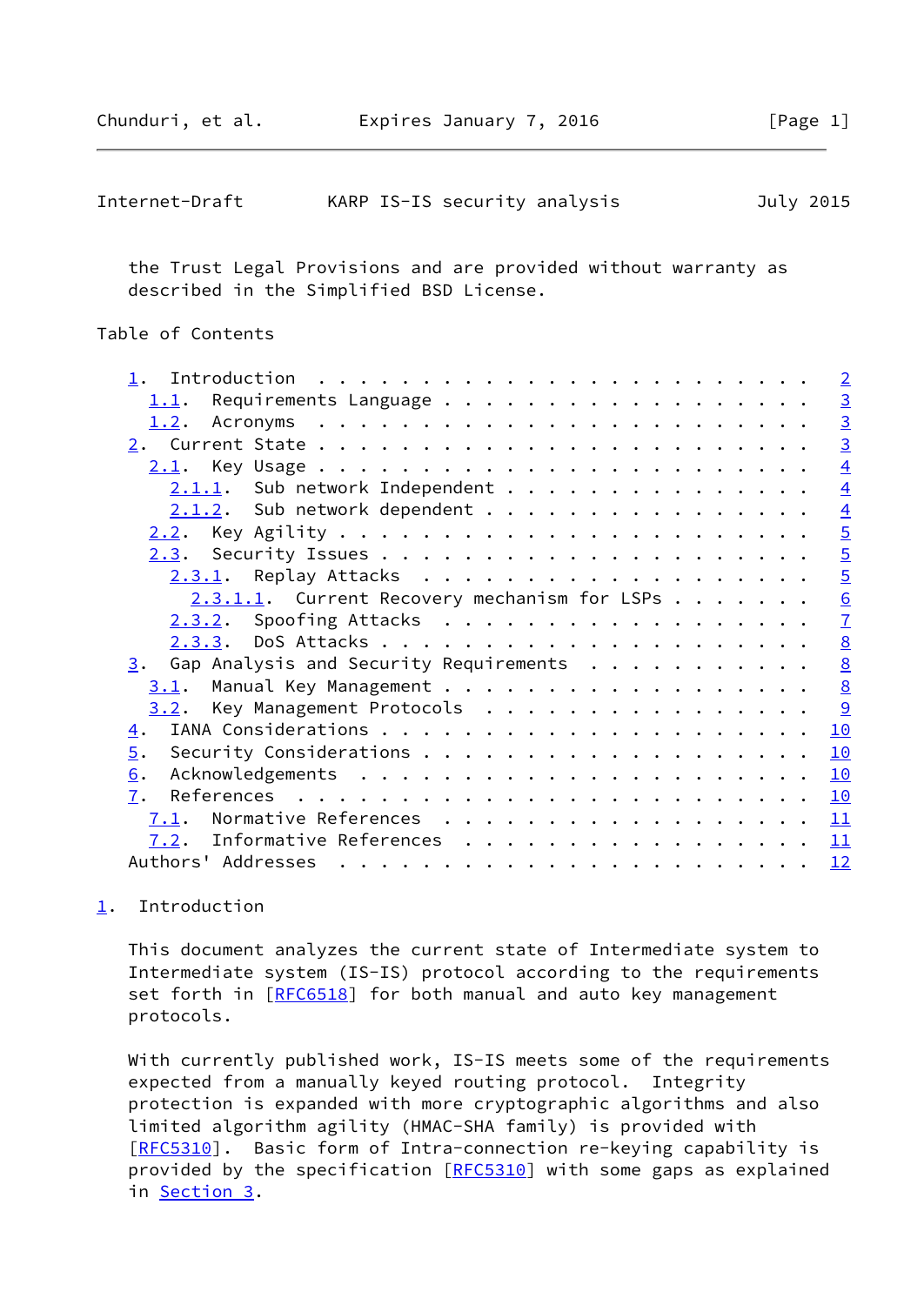This draft summarizes the current state of cryptographic key usage in the IS-IS protocol and several previous efforts to analyze IS-IS security. This includes the base IS-IS specification [[RFC1195](https://datatracker.ietf.org/doc/pdf/rfc1195)], [\[RFC5304](https://datatracker.ietf.org/doc/pdf/rfc5304)], [[RFC5310\]](https://datatracker.ietf.org/doc/pdf/rfc5310) and [\[RFC6039](https://datatracker.ietf.org/doc/pdf/rfc6039)].

| Chunduri, et al. | Expires January 7, 2016 | [Page 2] |
|------------------|-------------------------|----------|
|                  |                         |          |

<span id="page-2-1"></span>Internet-Draft KARP IS-IS security analysis July 2015

 This document also analyzes applicability of various threats to IS-IS (as described in [\[RFC6862](https://datatracker.ietf.org/doc/pdf/rfc6862)]), lists gaps and provide specific recommendations to thwart the applicable threats for both manual keying and for auto key management mechanisms.

<span id="page-2-0"></span>[1.1](#page-2-0). Requirements Language

 The key words "MUST", "MUST NOT", "REQUIRED", "SHALL", "SHALL NOT", "SHOULD", "SHOULD NOT", "RECOMMENDED", "MAY", and "OPTIONAL" in this document are to be interpreted as described in [RFC 2119 \[RFC2119](https://datatracker.ietf.org/doc/pdf/rfc2119)].

### <span id="page-2-2"></span>[1.2](#page-2-2). Acronyms

| DoS        | - Denial of Service.                             |
|------------|--------------------------------------------------|
| GDOI       | - Group Domain of Interpretation                 |
| IGP        | - Interior Gateway Protocol.                     |
| IIH        | - IS-IS HELLO PDU.                               |
| IPv4       | - Internet Protocol version 4.                   |
| KMP        | - Key Management Protocol (auto key management). |
| <b>LSP</b> | - IS-IS Link State PDU.                          |
| MKM        | - Manual Key management Protocols.               |
|            | NONCE - Number Once.                             |
| <b>PDU</b> | - Protocol Data Unit.                            |
| <b>SA</b>  | - Security Association.                          |
| SNP        | - Sequence number PDU.                           |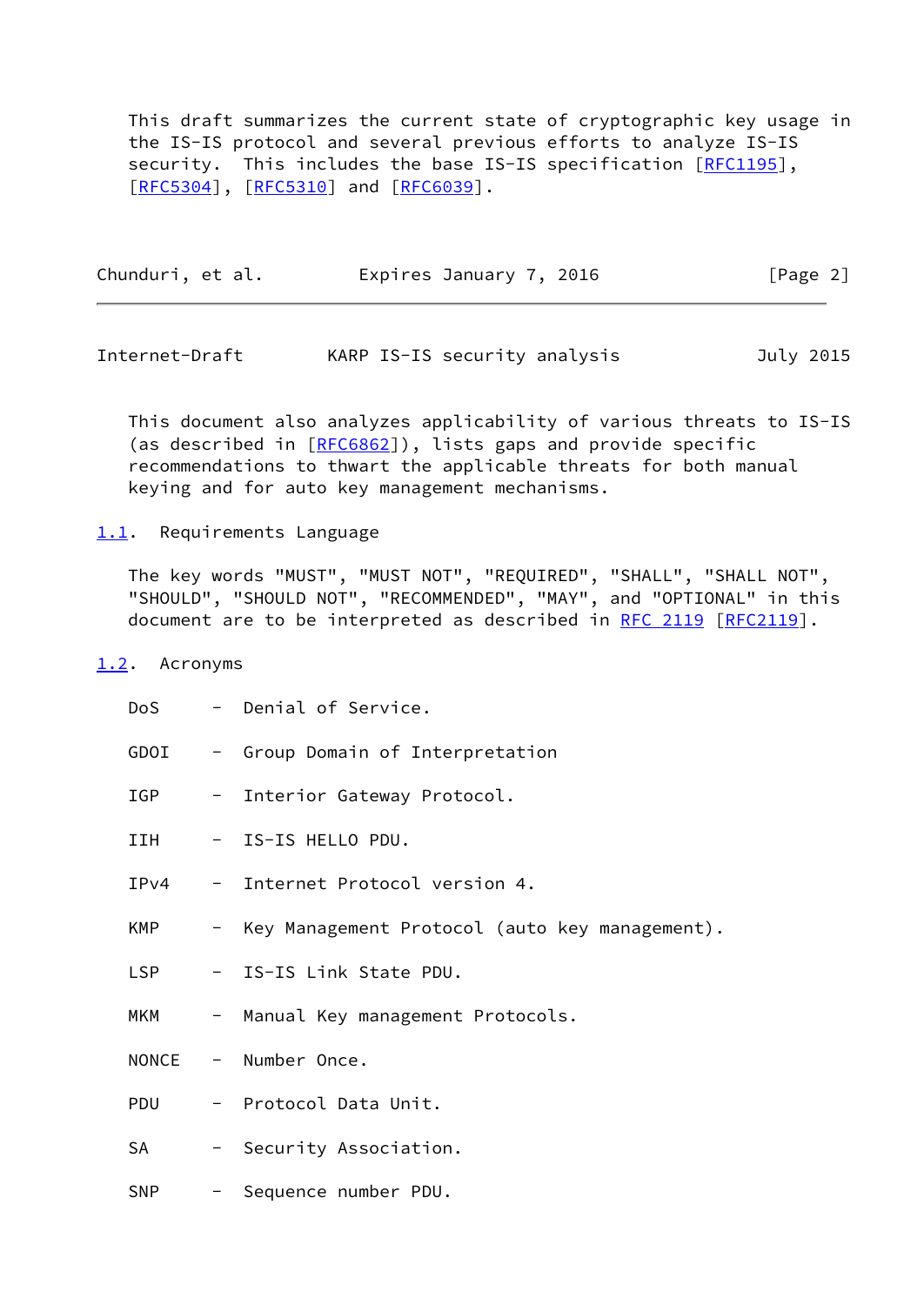### <span id="page-3-0"></span>[2](#page-3-0). Current State

 IS-IS is specified in International Standards Organization (ISO) 10589, with extensions to support Internet Protocol version 4 (IPv4) described in [\[RFC1195](https://datatracker.ietf.org/doc/pdf/rfc1195)]. The specification includes an authentication mechanism that allows for any authentication algorithm and also specifies the algorithm for clear text passwords. Further [[RFC5304\]](https://datatracker.ietf.org/doc/pdf/rfc5304) extends the authentication mechanism to work with HMAC-MD5 and also modifies the base protocol for more effectiveness. [\[RFC5310](https://datatracker.ietf.org/doc/pdf/rfc5310)] provides algorithm agility, with new generic crypto authentication mechanism (CRYPTO\_AUTH) for IS-IS. The CRYPTO\_AUTH also introduces

| Chunduri, et al. | Expires January 7, 2016 | [Page 3] |
|------------------|-------------------------|----------|
|------------------|-------------------------|----------|

<span id="page-3-2"></span>Internet-Draft KARP IS-IS security analysis July 2015

 Key ID mechanism that map to unique IS-IS Security Associations (SAs).

 The following sections describe the current authentication key usage for various IS-IS messages, current key change methodologies and the various potential security threats.

#### <span id="page-3-1"></span>[2.1](#page-3-1). Key Usage

 IS-IS can be provisioned with a per interface, peer-to-peer key for IS-IS HELLO (IIH) PDUs and a group key for Link State PDUs (LSPs) and Sequence number PDUs (SNPs). If provisioned, IIH packets potentially can use the same group key used for LSPs and SNPs.

# <span id="page-3-3"></span>[2.1.1](#page-3-3). Sub network Independent

 Link State PDUs, Complete and partial Sequence Number PDUs come under Sub network Independent messages. For protecting Level-1 SNPs and Level-1 LSPs, provisioned Area Authentication key is used. Level-2 SNPs as well as Level-2 LSPs use the provisioned domain authentication key.

 Since authentication is performed on the LSPs transmitted by an IS, rather than on the LSP packets transmitted to a specific neighbor, it is implied that all the ISes within a single flooding domain must be configured with the same key in order for authentication to work correctly. This is also true for SNP packets, though they are limited to link local scope in broadcast networks.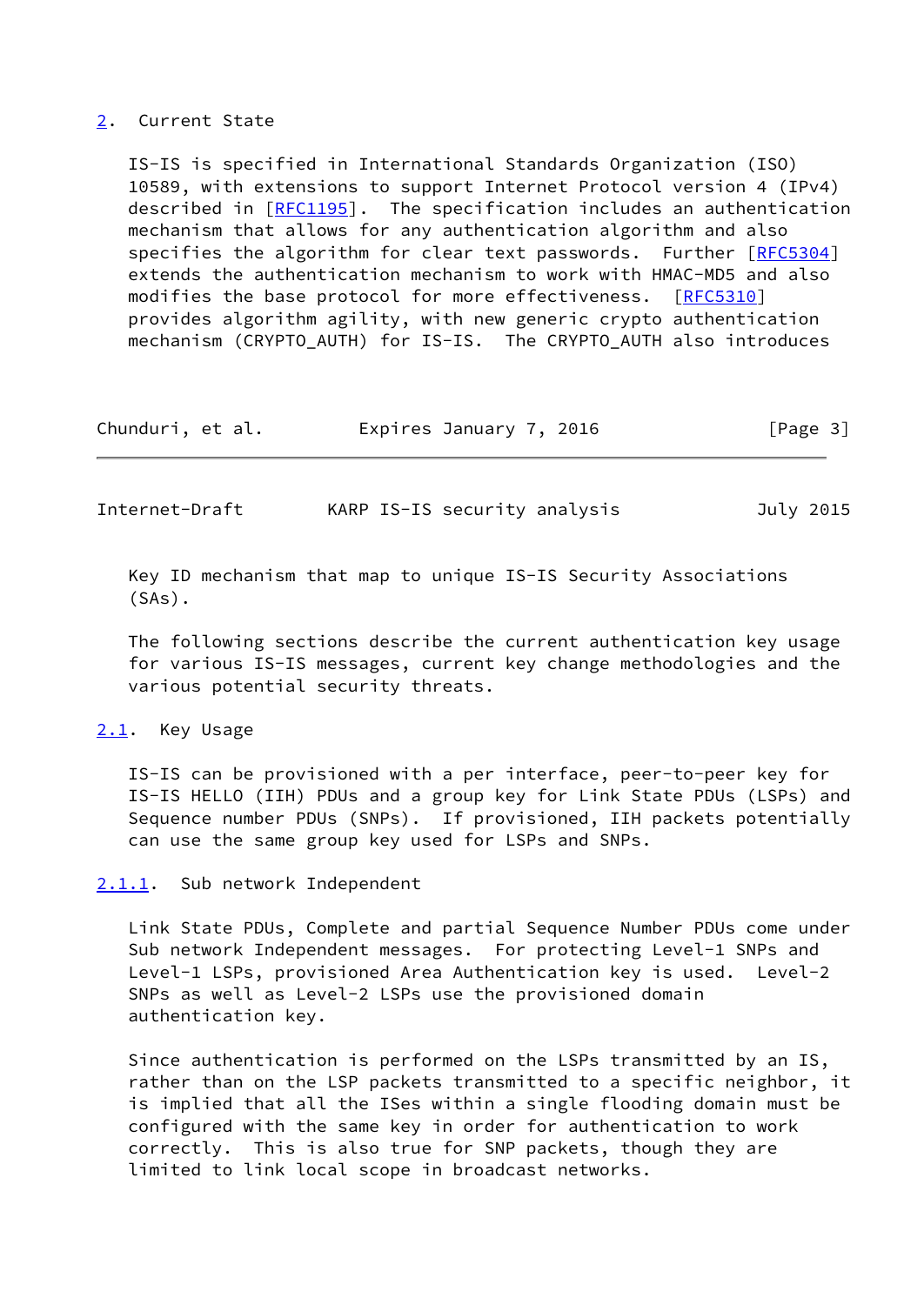If multiple instances share the circuits as specified in [\[RFC6822](https://datatracker.ietf.org/doc/pdf/rfc6822)], instance specific authentication credentials can be used to protect the LSPs and SNPs within an area or domain. It is important to note, [\[RFC6822](https://datatracker.ietf.org/doc/pdf/rfc6822)] also allows usage of topology specific authentication credentials within an instance for the LSPs and SNPs.

#### <span id="page-4-0"></span>[2.1.2](#page-4-0). Sub network dependent

 IS-IS HELLO PDUs use the Link Level Authentication key, which may be different from that of LSPs and SNPs. This could be particularly true for point-to-point links. In broadcast networks it is possible to provision the same common key used for LSPs and SNPs, to protect IIH messages. This allows neighbor discovery and adjacency formation with more than one neighbor on the same physical interface. If multiple instances share the circuits as specified in [[RFC6822](https://datatracker.ietf.org/doc/pdf/rfc6822)], instance specific authentication credentials can be used to protect Hello messages.

| Chunduri, et al. | Expires January 7, 2016 | [Page 4] |
|------------------|-------------------------|----------|
|------------------|-------------------------|----------|

<span id="page-4-2"></span>Internet-Draft KARP IS-IS security analysis July 2015

# <span id="page-4-1"></span>[2.2](#page-4-1). Key Agility

 Key roll over without effecting the routing protocols operation in general and IS-IS in particular, is necessary for effective key management protocol integration.

Current HMAC-MD5 crypto authentication as defined in [\[RFC5304](https://datatracker.ietf.org/doc/pdf/rfc5304)], suggests a transition mode, so that ISes use a set of keys when verifying the authentication value, to allow key changes. This approach will allow changing the authentication key manually without bringing down the adjacency and without dropping any control packet. But, this can increase the load on control plane for the key transition duration as each control packet may have to be verified by more than one key and also allows to mount a potential Denial of Service (DoS) attack in the transition duration.

 The above situation is improved with the introduction of Key ID mechanism as defined in [\[RFC5310](https://datatracker.ietf.org/doc/pdf/rfc5310)]. With this, the receiver determines the active security association (SA) by looking at the Key ID field in the incoming PDU and need not try with other keys, when the integrity check or digest verification fails. But, neither Key co-ordination across the group nor exact key change mechanism is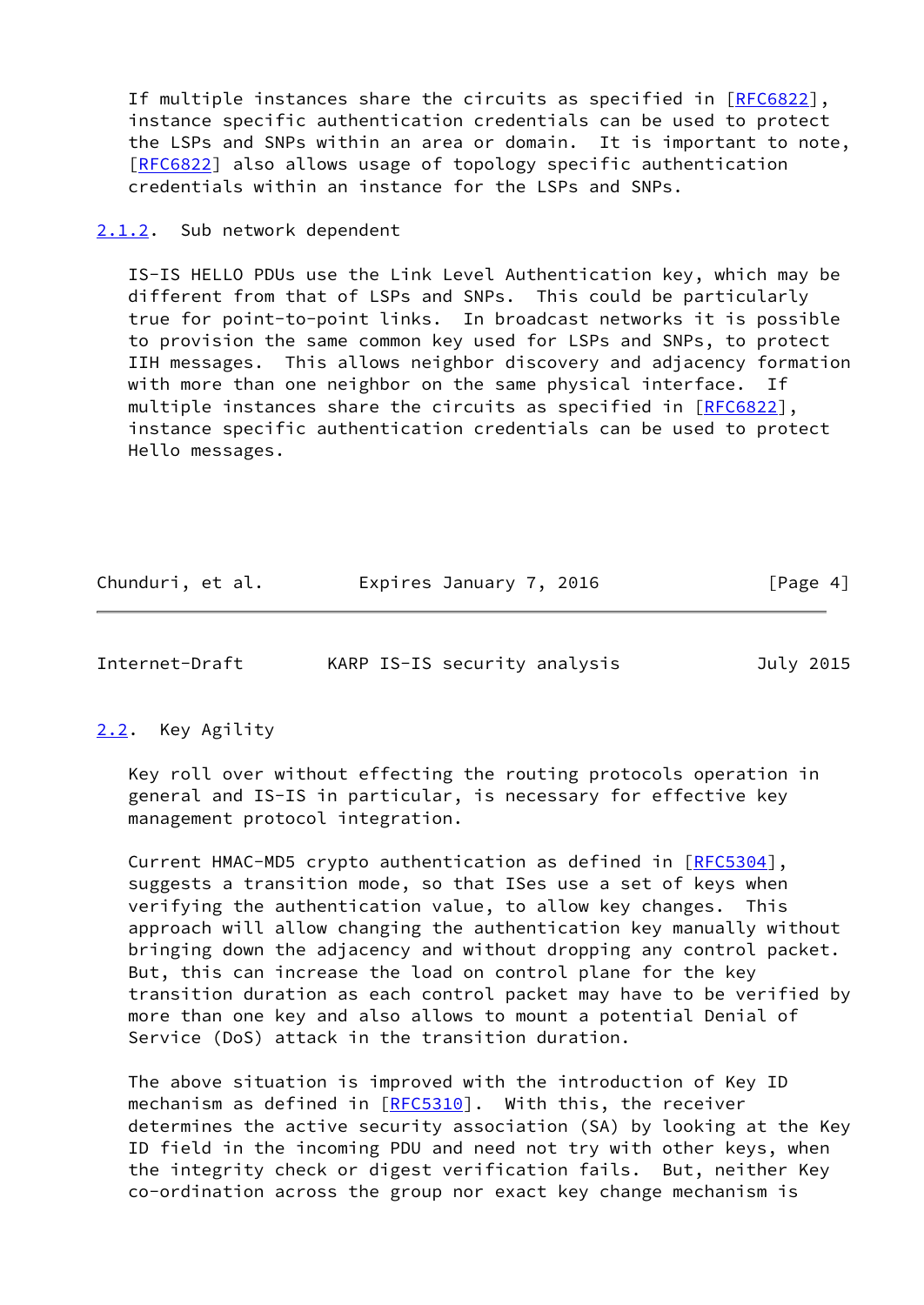clearly defined. [[RFC5310](https://datatracker.ietf.org/doc/pdf/rfc5310)] says: " Normally, an implementation would allow the network operator to configure a set of keys in a key chain, with each key in the chain having a fixed lifetime. The actual operation of these mechanisms is outside the scope of this document."

<span id="page-5-0"></span>[2.3](#page-5-0). Security Issues

 The following section analyzes various security threats possible, in the current state for IS-IS protocol.

<span id="page-5-1"></span>[2.3.1](#page-5-1). Replay Attacks

 Replaying a captured protocol packet to cause damage is a common threat for any protocol. Securing the packet with cryptographic authentication information alone cannot mitigate this threat completely. Though this problem is more prevalent in broadcast networks it is important to note, most of the IGP deployments use P2P-over-lan [\[RFC5309](https://datatracker.ietf.org/doc/pdf/rfc5309)], which makes an adversary replay 'easier' than the traditional P2P networks

 In intra-session replay attacks a secured protocol packet of the current session is replayed, can cause damage, if there is no other mechanism to confirm this is a replay packet. In inter-session replay attacks, captured packet from one of the previous session can be replayed to cause the damage. IS-IS packets are vulnerable to both these attacks, as there is no sequence number verification for

| Chunduri, et al. | Expires January 7, 2016 | [Page 5] |
|------------------|-------------------------|----------|
|------------------|-------------------------|----------|

<span id="page-5-2"></span>Internet-Draft KARP IS-IS security analysis July 2015

 IIH packets and SNP packets. Also with current manual key management periodic key changes across the group are done rarely. Thus the intra-connection and inter-connection replay requirements are not met.

IS-IS specifies the use of the HMAC-MD5 [\[RFC5304](https://datatracker.ietf.org/doc/pdf/rfc5304)] and HMAC-SHA-1 family in [[RFC5310](https://datatracker.ietf.org/doc/pdf/rfc5310)], to protect IS-IS packets. An adversary could replay old IIHs or replay old SNPs that would cause churn in the network or bring down the adjacencies.

 1. At the time of adjacency bring up an IS sends IIH packet with empty neighbor list (TLV 6) and with the authentication information as per provisioned authentication mechanism. If this packet is replayed later on the broadcast network, all ISes in the broadcast network can bounce the adjacency to create a huge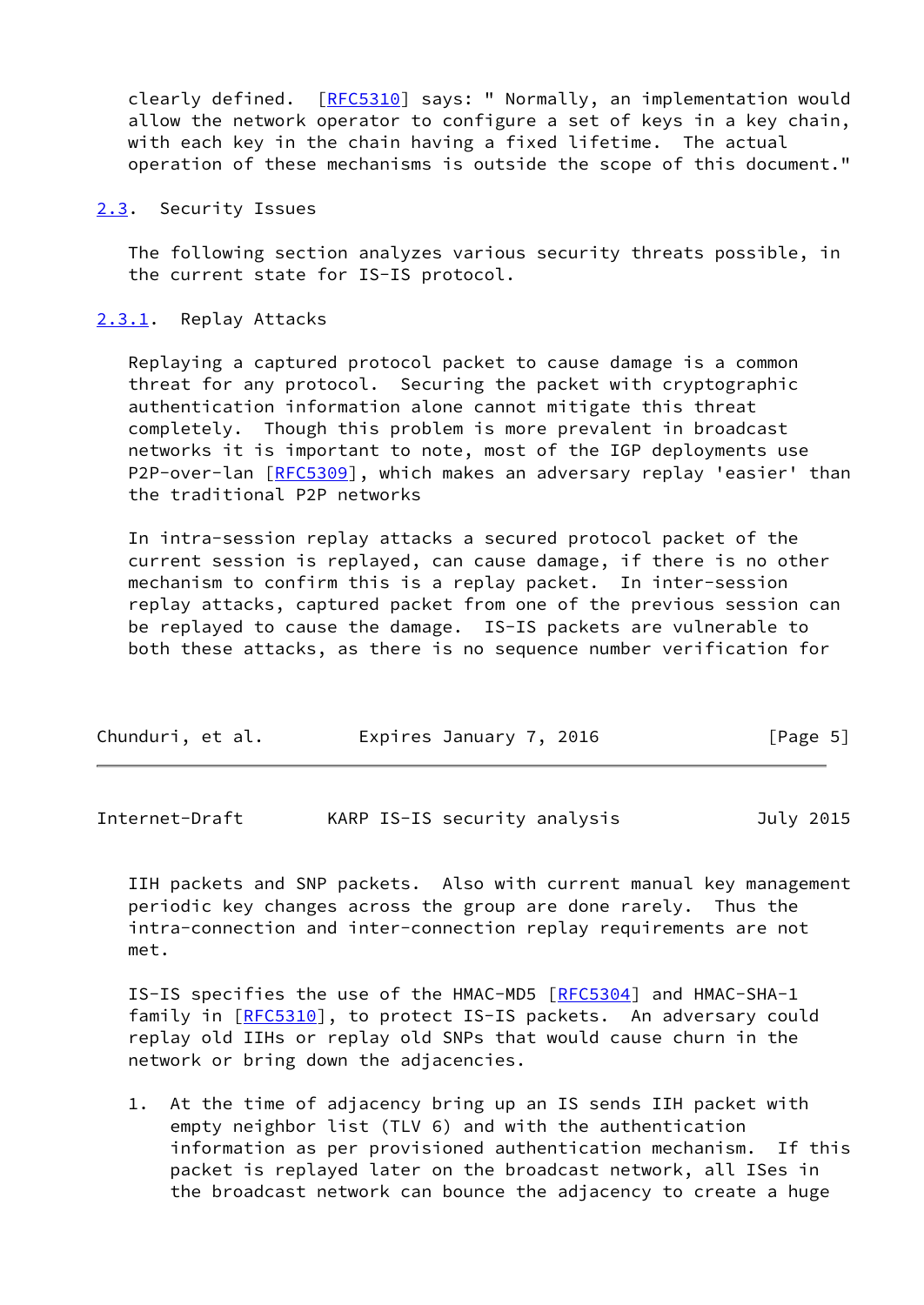churn in the network.

- 2. Today LSPs have intra-session replay protection as LSP header contains 32-bit sequence number which is verified for every received packet against the local LSP database. But, if a node in the network is out of service (is undergoing some sort of high availability condition, or an upgrade) for more than LSP refresh time and the rest of the network ages out the LSPs of the node under consideration, an adversary can potentially plunge in inter-session replay attacks in the network. If the key is not changed in the above circumstances, attack can be launched by replaying an old LSP with higher sequence number and fewer prefixes or fewer adjacencies. This may force the receiver to accept and remove the routes from the routing table, which eventually causes traffic disruption to those prefixes. However, as per the IS-IS specification there is a built-in recovery mechanism for LSPs from inter-session replay attacks and it is further discussed in [Section 2.3.1.1](#page-6-0).
- 3. In any IS-IS network (broadcast or otherwise), if an old and an empty Complete Sequence Number packet (CSNP) is replayed this can cause LSP flood in the network. Similarly a replayed Partial Sequence Number Packet (PSNP) can cause LSP flood in the broadcast network.
- <span id="page-6-0"></span>[2.3.1.1](#page-6-0). Current Recovery mechanism for LSPs

 In the event of inter-session replay attack by an adversary, as LSP with higher sequence number gets accepted, it also gets propagated until it reaches the originating node of the LSP. The originator recognizes the LSP is "newer" than in the local database and this prompts the originator to flood a newer version of the LSP with higher sequence number than the received. This newer version can

| Chunduri, et al. | Expires January 7, 2016 | [Page 6] |
|------------------|-------------------------|----------|
|------------------|-------------------------|----------|

<span id="page-6-1"></span>Internet-Draft KARP IS-IS security analysis July 2015

 potentially replace any versions of the replayed LSP which may exist in the network.

 But in the above process, depending on where in the network the replay is initiated, how quick the nodes in the network react to the replayed LSP and also how different the content in the accepted LSP determines the damage caused by the replayed LSP.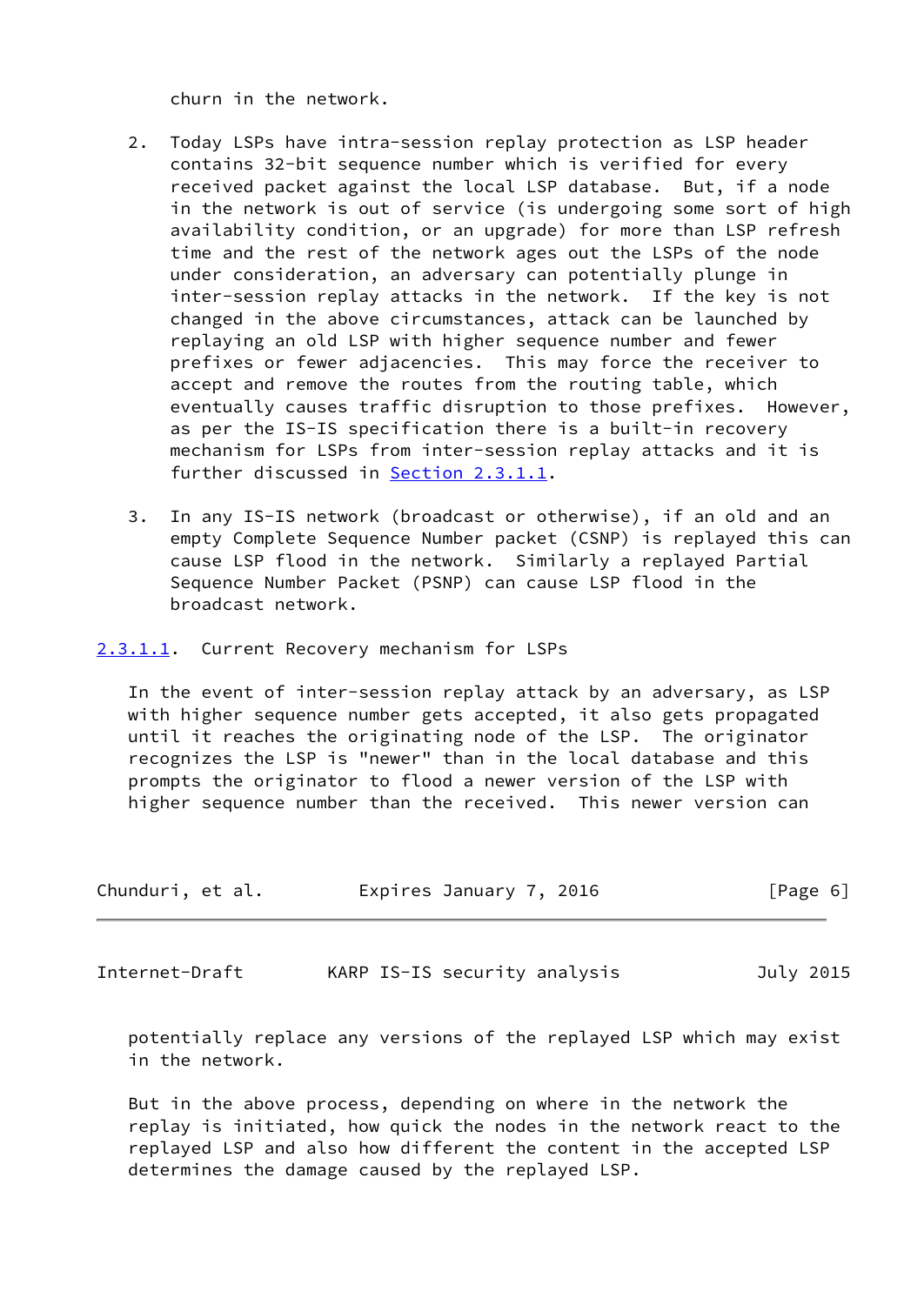# <span id="page-7-0"></span>[2.3.2](#page-7-0). Spoofing Attacks

 IS-IS shares the same key between all neighbors in an area or in a domain to protect the LSP, SNP packets and in broadcast networks even IIH packets. False advertisement by a router is not within scope of the KARP work. However, given the wide sharing of keys as described above, there is a significant risk that an attacker can compromise a key from one device, and use it to falsely participate in the routing, possibly even in a very separate part of the network.

 If the same underlying topology is shared across multiple instances to transport routing/application information as defined in [[RFC6822\]](https://datatracker.ietf.org/doc/pdf/rfc6822), it is necessary to use different authentication credentials for different instances. In this connection, based on the deployment considerations, if certain topologies in a particular IS-IS instance require more protection from spoofing attacks and less exposure, topology specific authentication credentials can be used for LSPs and SNPs as facilitated in [\[RFC6822](https://datatracker.ietf.org/doc/pdf/rfc6822)].

 Currently possession of the key itself is used as authentication check and there is no identity check done separately. Spoofing occurs when an illegitimate device assumes the identity of a legitimate one. An attacker can use spoofing as a means for launching various types of attacks. For example:

- 1. The attacker can send out unrealistic routing information that might cause the disruption of network services such as block holes.
- 2. A rogue system having access to the common key used to protect the LSP, can send an LSP, setting the Remaining Lifetime field to zero, and flooding it thereby initiating a purge. Subsequently, this also can cause the sequence number of all the LSPs to increase quickly to max out the sequence number space, which can cause an IS to shut down for MaxAge + ZeroAgeLifetime period to allow the old LSPs to age out in other ISes of the same flooding domain.

Chunduri, et al. **Expires January 7, 2016** [Page 7]

<span id="page-7-2"></span>

| Internet-Draft |  | KARP IS-IS security analysis | July 2015 |
|----------------|--|------------------------------|-----------|
|                |  |                              |           |

<span id="page-7-1"></span>[2.3.3](#page-7-1). DoS Attacks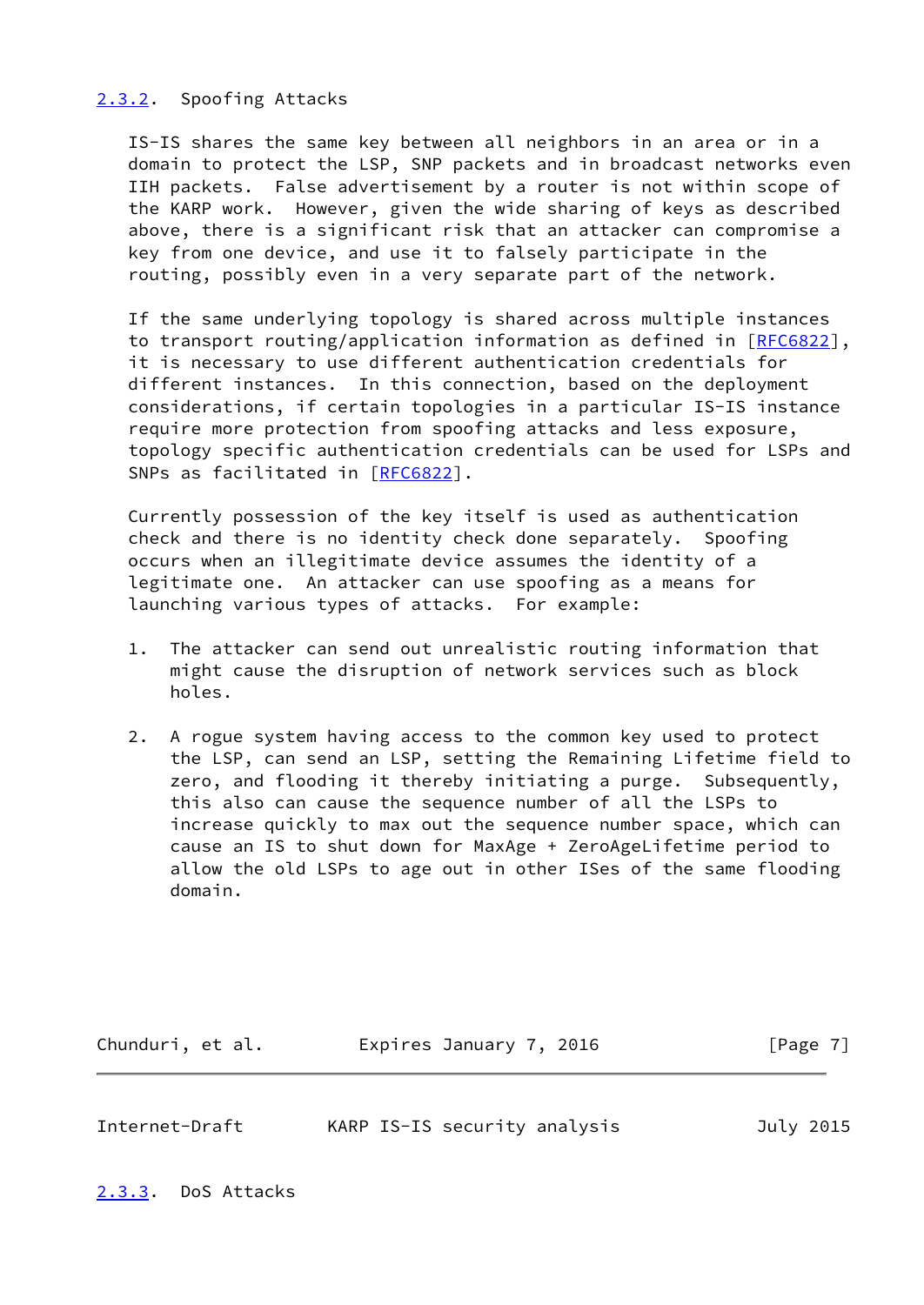Denial-of-service (DoS) attacks using the authentication mechanism is possible and an attacker can send packets which can overwhelm the security mechanism itself. An example is initiating an overwhelming load of spoofed but integrity protected protocol packets, so that the receiver needs to process the integrity check, only to discard the packet. This can cause significant CPU usage. DoS attacks are not generally preventable within the routing protocol. As the attackers are often remote, the DoS attacks are more damaging to area-scoped or domain-scoped packet receivers than link-local scoped packet receivers.

<span id="page-8-0"></span>[3](#page-8-0). Gap Analysis and Security Requirements

 This section outlines the differences between the current state of the IS-IS routing protocol and the desired state as specified in KARP Design Guidelines [[RFC6518](https://datatracker.ietf.org/doc/pdf/rfc6518)]. The section focuses on where IS-IS protocol fails to meet general requirements as specified in the threats and requirements document.

 This section also describes security requirements that should be met by IS-IS implementations that are secured by manual as well as auto key management protocols.

- <span id="page-8-1"></span>[3.1](#page-8-1). Manual Key Management
	- 1. With CRYPTO\_AUTH specification [[RFC5310\]](https://datatracker.ietf.org/doc/pdf/rfc5310), IS-IS packets can be protected with HMAC-SHA family of cryptographic algorithms. The specification provides the limited algorithm agility (SHA family). By using Key IDs, it also conceals the algorithm information from the protected control messages.
	- 2. Even though both intra and inter session replay attacks are best prevented by deploying key management protocols with frequent key change capability, basic constructs for sequence number should be there in the protocol messages. So, some basic or extended sequence number mechanism should be in place to protect IIH packets and SNP packets. The sequence number should be increased for each protocol packet. This allows mitigation of some of the replay threats as mentioned in **Section 2.3.1**.
	- 3. Any common key mechanism with keys shared across a group of routers is susceptible to spoofing attacks caused by a malicious router. Separate authentication check (apart from the integrity check to verify the digest) with digital signatures as described in [\[RFC2154](https://datatracker.ietf.org/doc/pdf/rfc2154)], can effectively nullify this attack. But this approach was never deployed and one can only assume due to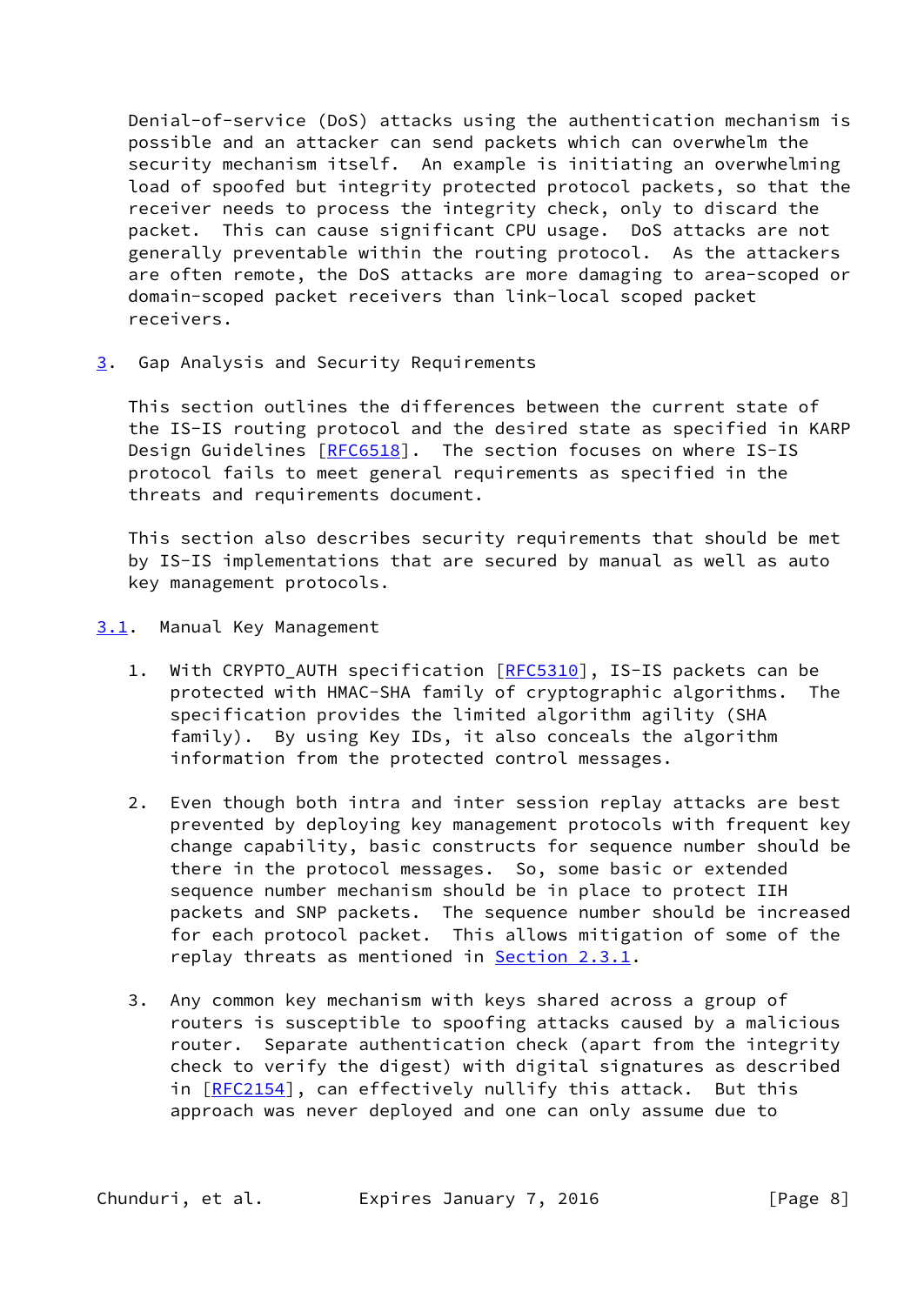<span id="page-9-1"></span> operational considerations at that time. The alternative approach to thwart this threat would be by using the keys from the group key management protocol. As the group key(s) are generated by authenticating the member ISes in the group first, and then periodically rekeyed, per packet identity or authentication check may not be needed.

 4. In general DoS attacks may not be preventable with mechanism from routing protocols itself. But some form of Admin controlled lists (ACLs) at the forwarding plane can reduce the damage. There are some other forms the DoS attacks common to any protocol are not in scope as per the section [3.3 in \[RFC6862\]](https://datatracker.ietf.org/doc/pdf/rfc6862#section-3.3).

As discussed in [Section 2.2](#page-4-1), though Key ID mechanism in [\[RFC5310](https://datatracker.ietf.org/doc/pdf/rfc5310)] helps, better key co-ordination mechanism for key roll over is desirable even with manual key management. But, it fell short of specifying exact mechanism other than using key chains. The specific requirements:

- a. Keys SHOULD be able to change without affecting the established adjacency and even better without any control packet loss.
- b. Keys SHOULD be able to change without effecting the protocol operations, for example, LSP flooding should not be held for a specific Key ID availability.
- c. Any proposed mechanism SHOULD also be further incrementally deployable with key management protocols.
- <span id="page-9-0"></span>[3.2](#page-9-0). Key Management Protocols

 In broadcast deployments, the keys used for protecting IS-IS protocols messages can, in particular, be group keys. A mechanism is needed to distribute group keys to a group of ISes in a Level-1 area or Level-2 domain, using the Group Domain of Interpretation (GDOI) protocol as specified in [\[RFC6407](https://datatracker.ietf.org/doc/pdf/rfc6407)]. An example policy and payload format was described in [\[I-D.weis-gdoi-mac-tek](#page-11-4)].

 If a group key is used, the authentication granularity becomes group membership of devices, not peer authentication between devices. Group key management protocol deployed SHOULD be capable of supporting rekeying support.

 In some deployments, where IS-IS point-to-point (P2P) mode is used for adjacency bring-up, sub network dependent messages (IIHs) can use a different key shared between the two point-to-point peers, while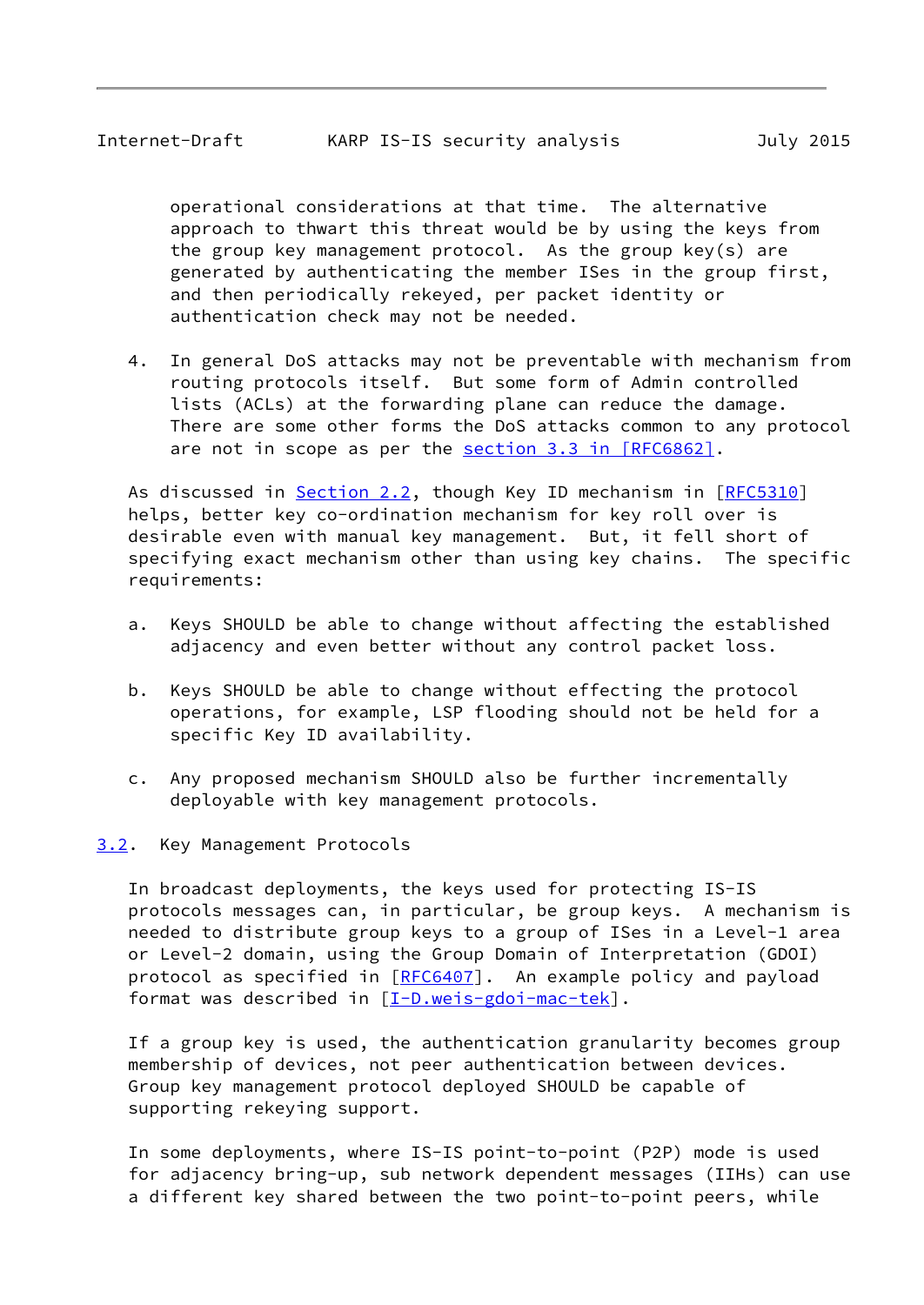all other messages use a group key. When group keying mechanism is deployed, even the P2P IIHs can be protected with the common group

| Chunduri, et al. | Expires January 7, 2016 | [Page 9] |
|------------------|-------------------------|----------|
|------------------|-------------------------|----------|

<span id="page-10-1"></span>Internet-Draft KARP IS-IS security analysis July 2015

 keys. This approach facilitates one key management mechanism instead of both pair-wise keying and group keying protocols to be deployed together. If same circuits are shared across multiple instances, the granularity of the group can become per instance for IIHs and per instance/topology for LSPs and SNPs as specified in the [\[RFC6822](https://datatracker.ietf.org/doc/pdf/rfc6822)].

 Effective key change capability within the routing protocol which allows key roll over without impacting the routing protocol operation, is one of the requirements for deploying any group key mechanism. Once such mechanism is in place with deployment of group key management protocol, IS-IS can be protected from various threats not limited to intra and inter session replay attacks and spoofing attacks.

 Specific use of crypto tables [[RFC7210](https://datatracker.ietf.org/doc/pdf/rfc7210)] should be defined for IS-IS protocol.

<span id="page-10-0"></span>[4](#page-10-0). IANA Considerations

This document defines no new namespaces.

<span id="page-10-2"></span>[5](#page-10-2). Security Considerations

 This document is mostly about security considerations of IS-IS protocol, lists potential threats and security requirements for solving those threats. This document does not introduce any new security threats for IS-IS protocol. In view of openly published attack vectors, as noted in **Section [1 of \[RFC5310\]](https://datatracker.ietf.org/doc/pdf/rfc5310#section-1)** on HMAC-MD5 cryptographic authentication mechanism, IS-IS deployments SHOULD use HMAC-SHA family [\[RFC5310](https://datatracker.ietf.org/doc/pdf/rfc5310)] instead of HMAC-MD5 [[RFC5304](https://datatracker.ietf.org/doc/pdf/rfc5304)] for protecting IS-IS PDUs. For more detailed security considerations please refer the Security Considerations section of the IS-IS Generic Cryptographic Authentication [\[RFC5310](https://datatracker.ietf.org/doc/pdf/rfc5310)], KARP Design Guide [[RFC6518](https://datatracker.ietf.org/doc/pdf/rfc6518)] document as well as KARP threat document [\[RFC6862](https://datatracker.ietf.org/doc/pdf/rfc6862)].

<span id="page-10-3"></span>[6](#page-10-3). Acknowledgements

 Authors would like to thank Joel Halpern for initial discussions on this document and giving valuable review comments. Authors would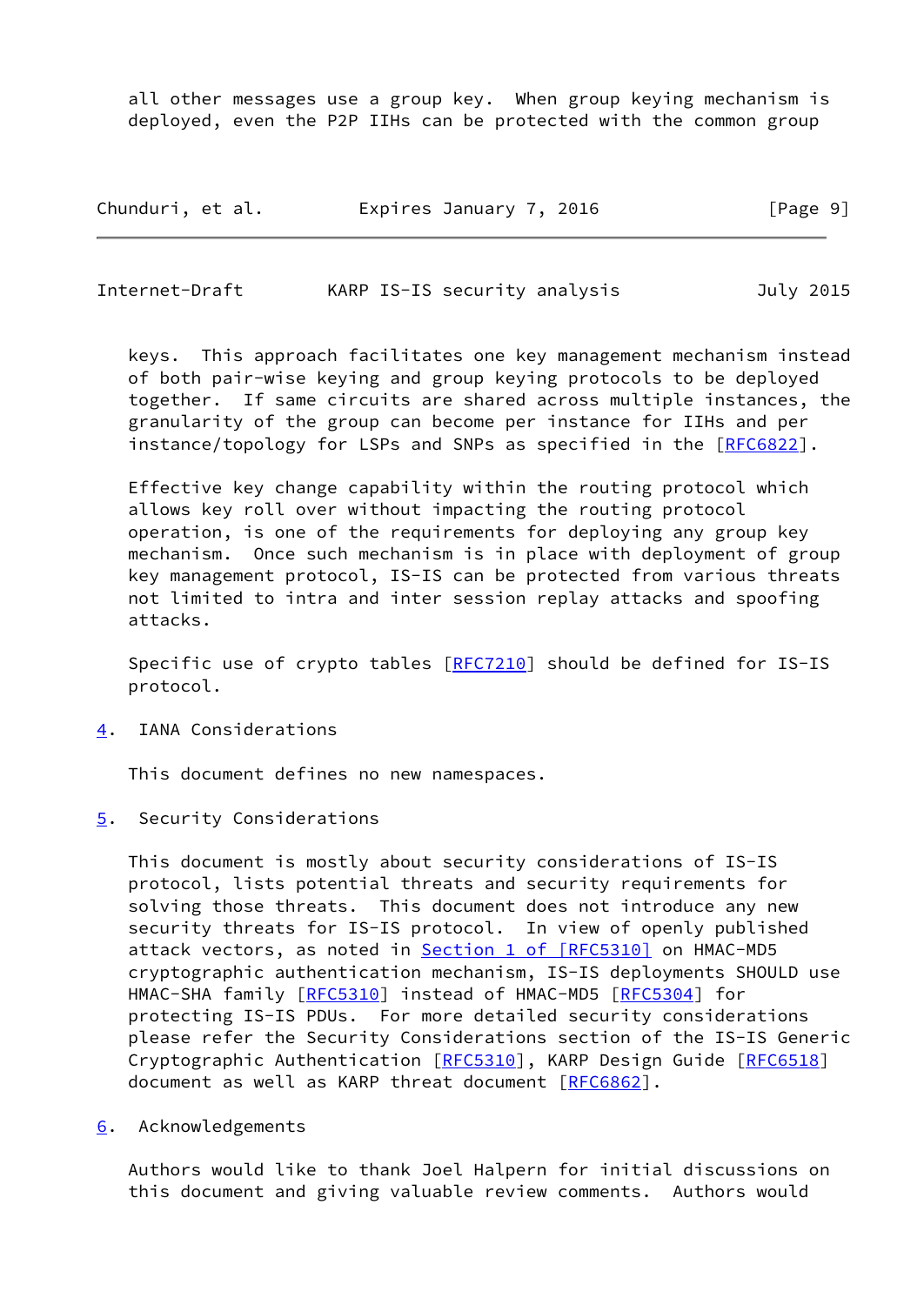like to acknowledge Naiming Shen for reviewing and providing feedback on this document. Thanks to Russ White, Brian Carpenter and Amanda Barber for reviewing the document during IESG review process.

<span id="page-11-0"></span>[7](#page-11-0). References

<span id="page-11-2"></span><span id="page-11-1"></span>

| Chunduri, et al.                 | Expires January 7, 2016                                                                                                                                                      | [Page 10] |
|----------------------------------|------------------------------------------------------------------------------------------------------------------------------------------------------------------------------|-----------|
| Internet-Draft                   | KARP IS-IS security analysis                                                                                                                                                 | July 2015 |
|                                  | 7.1. Normative References                                                                                                                                                    |           |
|                                  | [RFC1195] Callon, R., "Use of OSI IS-IS for routing in TCP/IP and<br>dual environments", RFC 1195, December 1990.                                                            |           |
| $\lceil \mathsf{RFC2119} \rceil$ | Bradner, S., "Key words for use in RFCs to Indicate<br>Requirement Levels", BCP 14, RFC 2119, March 1997.                                                                    |           |
| $\lceil$ RFC5304]                | Li, T. and R. Atkinson, "IS-IS Cryptographic<br>Authentication", RFC 5304, October 2008.                                                                                     |           |
| [RFC5310]                        | Bhatia, M., Manral, V., Li, T., Atkinson, R., White, R.,<br>and M. Fanto, "IS-IS Generic Cryptographic<br>Authentication", RFC 5310, February 2009.                          |           |
| 7.2.                             | Informative References                                                                                                                                                       |           |
|                                  | $[I-D.weis-gdoi-mac-tek]$<br>Weis, B. and S. Rowles, "GDOI Generic Message<br>Authentication Code Policy", draft-weis-gdoi-mac-tek-03<br>(work in progress), September 2011. |           |
| $\lceil \mathsf{RFC2154} \rceil$ | Murphy, S., Badger, M., and B. Wellington, "OSPF with<br>Digital Signatures", RFC 2154, June 1997.                                                                           |           |
| <b>FRFC53091</b>                 | Shen, N. and A. Zinin, "Point-to-Point Operation over LAN                                                                                                                    |           |

 [RFC6039] Manral, V., Bhatia, M., Jaeggli, J., and R. White, "Issues with Existing Cryptographic Protection Methods for Routing Protocols", [RFC 6039,](https://datatracker.ietf.org/doc/pdf/rfc6039) October 2010.

<span id="page-11-4"></span><span id="page-11-3"></span>in Link State Routing Protocols", [RFC 5309](https://datatracker.ietf.org/doc/pdf/rfc5309), October 2008.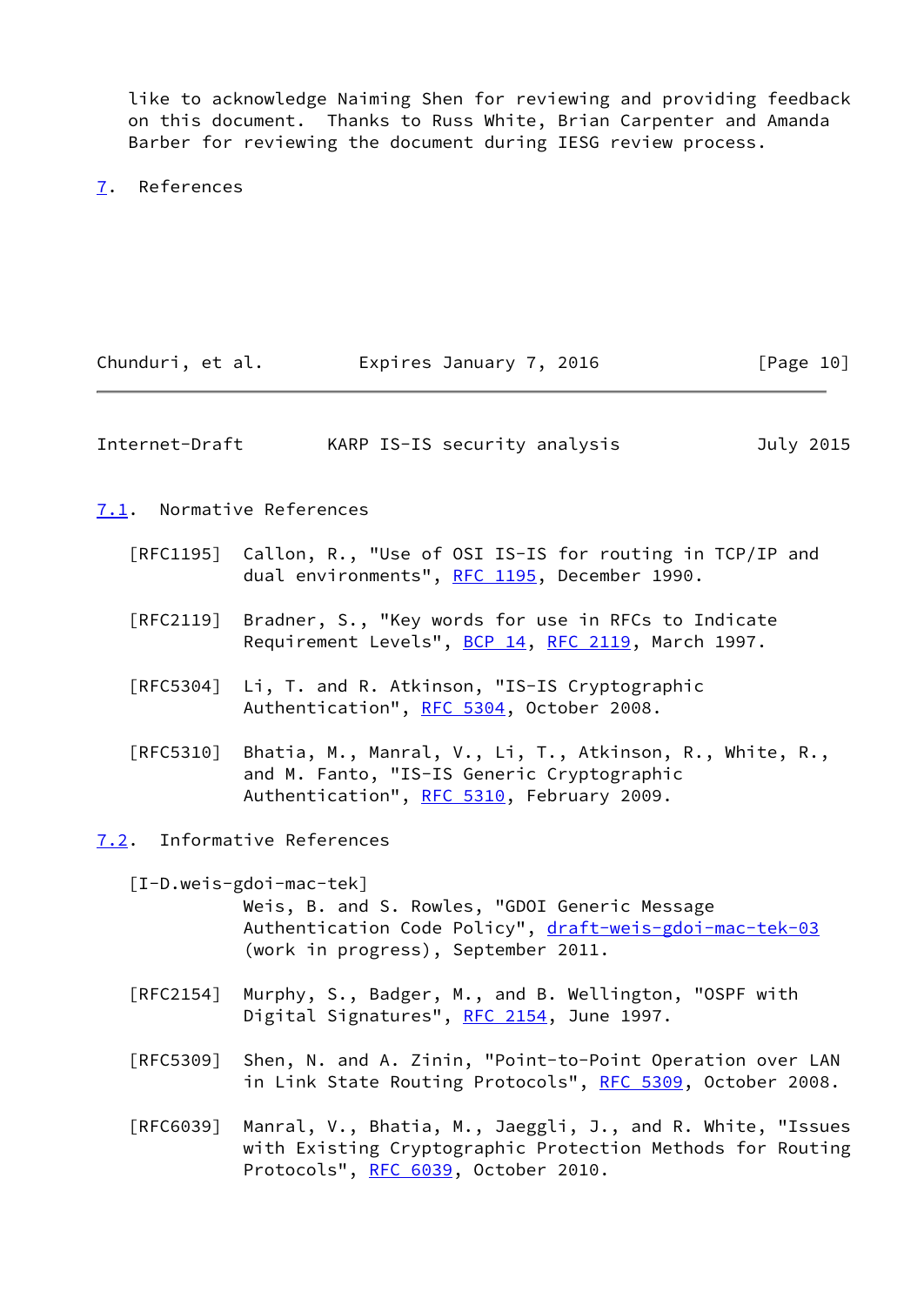- [RFC6407] Weis, B., Rowles, S., and T. Hardjono, "The Group Domain of Interpretation", [RFC 6407,](https://datatracker.ietf.org/doc/pdf/rfc6407) October 2011.
- [RFC6518] Lebovitz, G. and M. Bhatia, "Keying and Authentication for Routing Protocols (KARP) Design Guidelines", [RFC 6518](https://datatracker.ietf.org/doc/pdf/rfc6518), February 2012.
- [RFC6822] Previdi, S., Ginsberg, L., Shand, M., Roy, A., and D. Ward, "IS-IS Multi-Instance", [RFC 6822](https://datatracker.ietf.org/doc/pdf/rfc6822), December 2012.
- [RFC6862] Lebovitz, G., Bhatia, M., and B. Weis, "Keying and Authentication for Routing Protocols (KARP) Overview, Threats, and Requirements", [RFC 6862,](https://datatracker.ietf.org/doc/pdf/rfc6862) March 2013.

| Chunduri, et al. | Expires January 7, 2016 | [Page 11] |
|------------------|-------------------------|-----------|
|------------------|-------------------------|-----------|

- <span id="page-12-0"></span>Internet-Draft KARP IS-IS security analysis July 2015
	- [RFC7210] Housley, R., Polk, T., Hartman, S., and D. Zhang, "Database of Long-Lived Symmetric Cryptographic Keys", [RFC](https://datatracker.ietf.org/doc/pdf/rfc7210) [7210,](https://datatracker.ietf.org/doc/pdf/rfc7210) April 2014.

Authors' Addresses

 Uma Chunduri Ericsson Inc. 300 Holger Way, San Jose, California 95134 USA

 Phone: 408 750-5678 Email: uma.chunduri@ericsson.com

 Albert Tian Ericsson Inc. 300 Holger Way, San Jose, California 95134 USA

 Phone: 408 750-5210 Email: albert.tian@ericsson.com